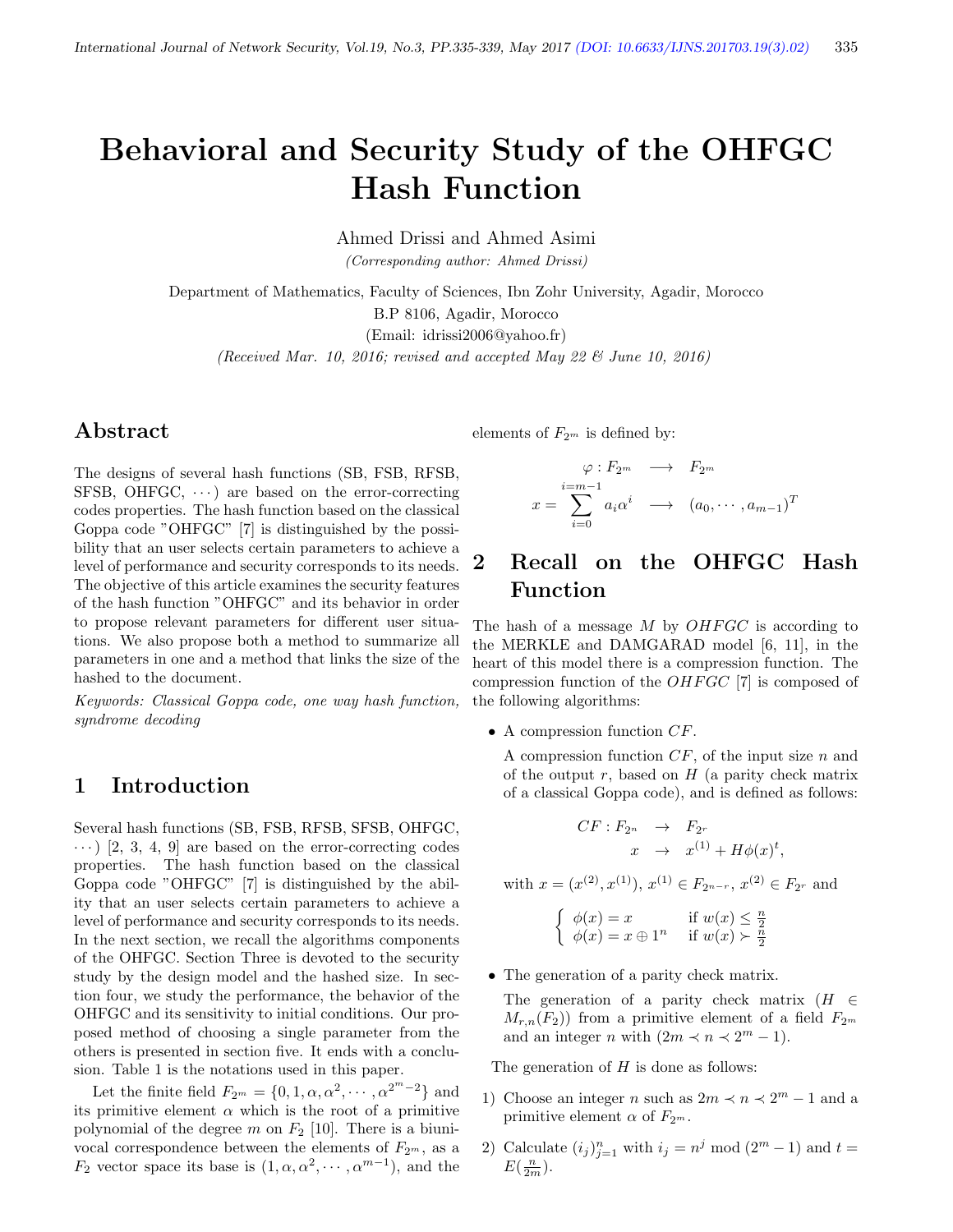|  | Table 1: Notations |
|--|--------------------|
|  |                    |

| N                     | The set of integers.                                                         |
|-----------------------|------------------------------------------------------------------------------|
| $F_2 = \{0,1\}$       | A finite field of the two elements.                                          |
| $\eta$                | an integer.                                                                  |
| m                     | an integer.                                                                  |
| $F_{2^m}$             | The finite field of $2^m$ elements, with m an integer.                       |
| $F_{2m}$ <sup>*</sup> | The multiplicative group of the nonzero elements of $F_{2^m}$ .              |
| $M_{rxn}(K)$          | The set of $rxn$ matrices with coefficients in an abelian field K.           |
| $F_2^{\ n}$           | The set of the vectors that components 0 or 1 and their length is n.         |
| $1^n = (1, 1, , 1)$   | The vector of $n$ components equal to 1.                                     |
| OHFGC                 | One-way Hash function synchronized based on Goppa Codes.                     |
| CF                    | Compression function.                                                        |
| E(x)                  | The integer part of $x$ .                                                    |
| t.                    | An integer.                                                                  |
| $\Gamma(L, x^t)$      | A classical Goppa code with L its support and $x^t$ its polynomial.          |
| OHFGC(m)              | One-way Hash function based on Goppa Code with his principle parameter $m$ . |
| w(x)                  | The sum of the components of $x$ .                                           |
| $\oplus$              | An XOR operation.                                                            |

- 3) Calculate  $K' = (\varphi(\alpha_j^{i-t-1}))_{i=1,\dots,t};_{j=1,\dots,n}.$
- 4) The parity control matrix H is composed of lines in  $K'$  without repetition and in the same order. This is the parity check matrix of  $\Gamma(L, x^t)$  in  $F_2$  of rxn type.
- 5)  $r$  is the output size of  $OHFGC$  and the compression function CF.

Remark 1. We cannot predict the value of the hashed size r before the construction of H, this is due to a particular property of the parity check matrix of a classical Goppa code. We have to recourse to implementation.

### 3 The OHFGC Security Study

The security of the entire hash functions depends mainly on its design model and the hashed size. The first ensures resistance against structural attacks and the second guarantees its resistance to generic attacks. In the two following paragraphs we discuss these principles in the case of the OHFGC.

1) The OHFGC security based on design model.

The OHFGC is built according to the model MERKLE and DAMAGARAD [6, 11]. MERKLE [6] showed that the security of any hash function is designed according to the model is summarized in compression function of the resistance, constructed with, at the three security criteria (resistance to pre-image, second pre-image and collisions).

For hash functions were based on code, including the OHFGC, the security is easily linked to the difficulty of the problem by decoding syndromes [4, 8, 12].

The following two issues proved hard [7], provide the security for the OHFGC.

Given  $H$  a matrix of the type  $rxn$  of elements of the  $F_2$  and  $s \in F_{2^r}$ .

Find 
$$
x = (x^{(2)}, x^{(1)}) \in F_{2^{n-r}} x F_{2^r}
$$
 such as  $x^{(1)} + Hx^t = s$ .

Given  $H$  a matrix of the type of  $rxn$  of elements of the  $F_2$  and  $s \in F_{2^r}$ .

Find  $x = (x^{(2)}, x^{(1)}) \in F_{2^{n-r}} x F_{2^r}$  and  $y =$  $(y^{(2)}, y^{(1)}) \in F_{2^{n-r}} x F_{2^r}$  such as  $x^{(1)} + y^{(1)} =$  $H(x+y)^t$ .

2) The OHFGC security based on its hashed size.

Generic attacks [5] (see Table 2) depend on the number of the possible hashed  $2<sup>r</sup>$  of the size r. As to ensure safe of some functions hash, simply increase the size of hashed (at the moment the sizes 256 and 512 are considered acceptable). For the OHFGC, we propose to give varying sizes included in intervals depending on its primary endpoint: primitive polynomial. In addition, it is distinguished by the possibility of extending these intervals by increasing the degree of the primitive polynomial. This property gives the complexity of the OHFGC for a longer time.

Table 2: Complexity of the best generic attacks

| Generic attack               | Complexity      |
|------------------------------|-----------------|
| Search pre-image             |                 |
| Research of second pre-image | $\Omega r$      |
| Research of collisions       | $2\overline{2}$ |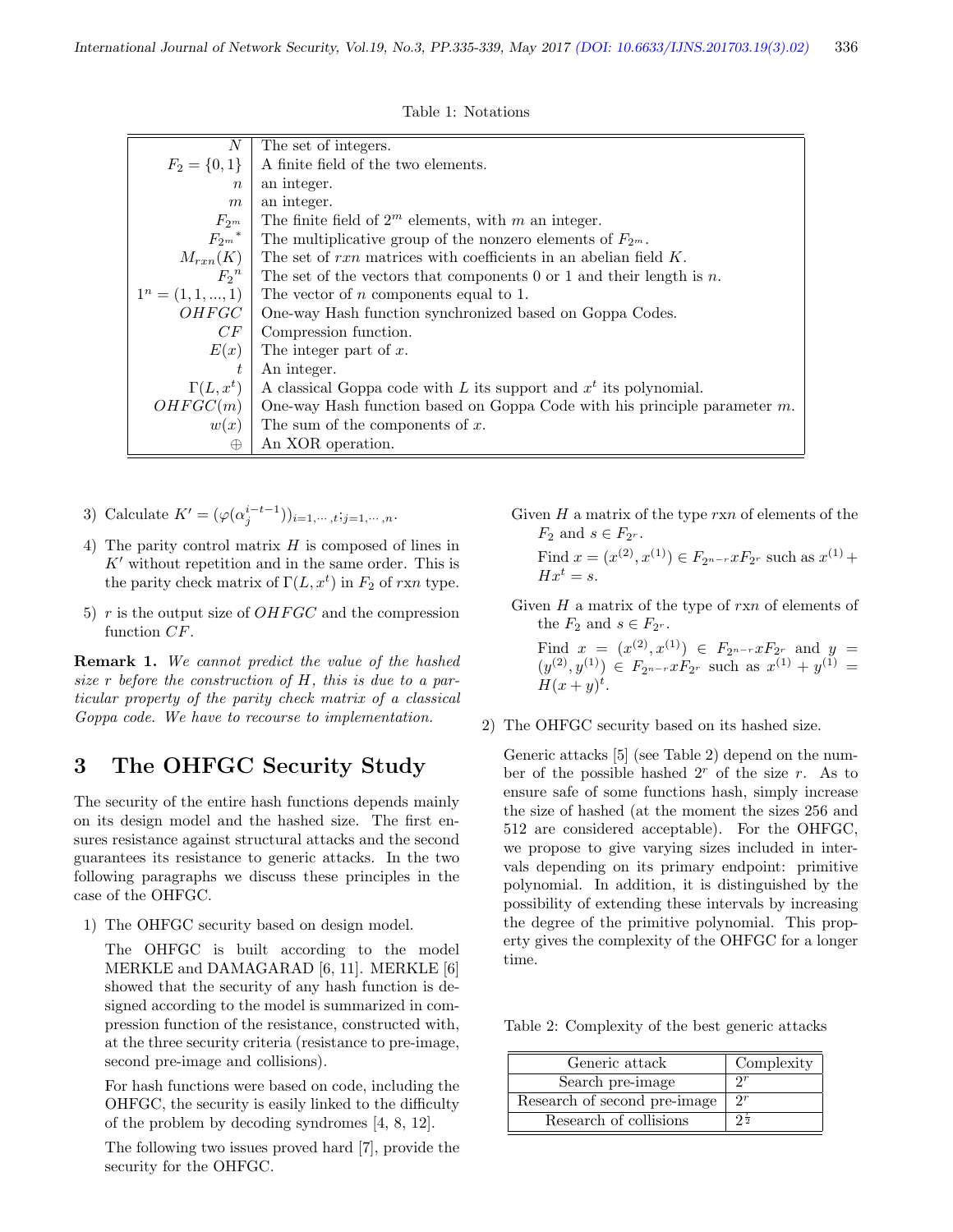## 4 The Behavior Study and the Performance of OHFGC Function

The parameters of the OHFGC function are  $n, m, \alpha$  ( $\alpha$  is a root of a primitive polynomial  $p(x)$  of degree m) [1] and hashed size r. Tables 3, 4, 5, 6, 7, provides examples of the parameters that can be used. These examples give us an idea of the possible choices.

Table 3: The hashed size for  $m=8$ 

| m | (x <sup>2</sup> )                    | $\boldsymbol{n}$ | Hashed size $r$ | $2^m$ |
|---|--------------------------------------|------------------|-----------------|-------|
| 8 | $x^8 + x^5 + x^3 + x + 1$            | 254              |                 | 256   |
| 8 | $x^8$<br>$+x^5+x^3+x+1$              | 253              | 90              | 256   |
| 8 | $\overline{x^8 + x^5 + x^3 + x + 1}$ | 252              | 120             | 256   |
| 8 | $x^8 + x^5 + x^3 + x + 1$            | 251              | 16              | 256   |
| 8 | $x^8 + x^5 + x^3 + x + 1$            | 250              | 120             | 256   |
| 8 | $x^8 + x^5 + x^3 + x + 1$            | 249              | 120             | 256   |
| 8 | $x^8 + x^5 + x^3 + x + 1$            | 248              | 120             | 256   |
| 8 | $x^8 + x^5 + x^3 + x + 1$            | 247              | 90              | 256   |
| 8 | $x^8 + x^5 + x^3 + x + 1$            | 100              | 43              | 256   |

Table 4: The hashed size for  $m=9$ 

| $_{m}$ | p(x)                                    | $\, n$           | Hashed size $r$ | $2^m$ |
|--------|-----------------------------------------|------------------|-----------------|-------|
| 9      | $\overline{x^9}$<br>$+\overline{x^5+1}$ | 254              | 4               | 512   |
| 9      | $x^9$<br>$+x^5+1$                       | 253              | 90              | 512   |
| 9      | $x^9 + x^5 + 1$                         | 510              | 4               | 512   |
| 9      | $x^9 + x^5 + 1$                         | 509              | 251             | 512   |
| 9      | $x^9 + x^5 + 1$                         | 508              | 246             | 512   |
| 9      | $x^9 + x^5 + 1$                         | 507              | 251             | 512   |
| 9      | $x^9 + x^5 + 1$                         | 506              | 252             | 512   |
| 9      | $x^9 + x^5 + 1$                         | 504              | 252             | 512   |
| 9      | $x^9 + x^5 + 1$                         | $\overline{5}03$ | 59              | 512   |
| 9      | $x^9 + x^5 + 1$                         | 502              | 60              | 512   |
| 9      | $x^9 + x^5 + 1$                         | 501              | 243             | 512   |
| 9      | $x^9 + x^5 + 1$                         | 500              | 243             | 512   |
| 9      | $x^9 + x^5 + 1$                         | 400              | 198             | 512   |
| 9      | $x^9 + x^5 + 1$                         | 300              | $52\,$          | 512   |
| 9      | $x^9 + x^5 + 1$                         | 200              | 99              | 512   |

These data lead us to seek to have a OHFGC function of the variable hashed size and summarize the parameters in one.

1) The behavior study of the OHFGC.

Any modification of the hashed document leads a variation on the hashed. The variation on the hashed is measured by the Hamming distance between the two vectors (hashed). The graphs (Figures 1, 2, 3, 4) represent the Hamming distance between the

Table 5: The hashed size for  $m=10$ 

| $\,m$ | p(x)                  | $\, n$ | Hashed size $r$ | $2^m$ |
|-------|-----------------------|--------|-----------------|-------|
| 10    | $\sqrt{x^{10}+x^3+1}$ | 1022   | 495             | 1024  |
| 10    | $x^{10}+x^3+1$        | 1021   | 373             | 1024  |
| 10    | $x^{10}+x^3+1$        | 1020   | 510             | 1024  |
| 10    | $x^{10}+x^3+1$        | 1019   | 364             | 1024  |
| 10    | $x^{10} + x^3 + 1$    | 1018   | 500             | 1024  |
| 10    | $x^{10} + x^3 + 1$    | 1017   | 500             | 1024  |
| 10    | $x^{10} + x^3 + 1$    | 1016   | 500             | 1024  |
| 10    | $x^{10} + x^3 + 1$    | 1015   | 365             | 1024  |
| 10    | $x^{10} + x^3 + 1$    | 1014   | 500             | 1024  |
| 10    | $x^{10}+x^3+1$        | 1013   | 500             | 1024  |
| 10    | $\sqrt{x^{10}+x^3+1}$ | 1012   | 493             | 1024  |
| 10    | $x^{10} + x^3 + 1$    | 1011   | 500             | 1024  |
| 10    | $\sqrt{x^{10}+x^3}+1$ | 1000   | 387             | 1024  |
| 10    | $x^{10}+x^3+1$        | 100    | 50              | 1024  |
| 10    | $x^{10} + x^3 + 1$    | 800    | 400             | 1024  |

Table 6: The hashed size for  $m=11$ 

| $\boldsymbol{m}$ | p(x)                               | $\boldsymbol{n}$ | Hashed size $r$ | $2^m$ |
|------------------|------------------------------------|------------------|-----------------|-------|
| 11               | $x^{1\overline{1}}$<br>$+x^2+1$    | 2046             | 4               | 2048  |
| 11               | $+x^2+1$<br>$x^{\overline{11}}$    | 2045             | 1011            | 2048  |
| 11               | $+ x^2 + 1$<br>$x^{\overline{11}}$ | 2044             | 1012            | 2048  |
| 11               | $+x^2+1$<br>$x^{1\overline{1}}$    | 2043             | 1011            | 2048  |
| 11               | $x^{11} + x^2 + 1$                 | 2042             | 1012            | 2048  |
| 11               | $x^{11} + x^2 + 1$                 | 2041             | 1012            | 2048  |
| 11               | $+x^2+1$<br>$x^{\Pi}$              | 2040             | 1012            | 2048  |
| 11               | $x^{11} + x^2 + 1$                 | 2039             | 1011            | 2048  |
| 11               | $+x^2+1$<br>$x^{\Pi}$              | 2038             | 1012            | 2048  |
| 11               | $x^{11}$<br>$+x^2$<br>$+1$         | 2037             | 1012            | 2048  |
| 11               | $x^{\overline{11}}$<br>$+x^2$      | 2000             | 990             | 2048  |

Table 7: The hashed size for  $m=12$ 

| m  | p(x)                                                               | $\boldsymbol{n}$ | Hashed size $r$ | 2 <sub>m</sub> |
|----|--------------------------------------------------------------------|------------------|-----------------|----------------|
| 12 | $x^{12}$<br>$x^6$<br>$x^4$<br>$+x+1$<br>$^{+}$                     | 4094             | 4               | 4096           |
| 12 | $x^6$<br>$x^4$<br>$\overline{x}$<br>$x+1$                          | 4093             | 1500            | 4096           |
| 12 | $+ x^6$<br>$+ x^4$<br>$\hat{x}$<br>$x+1$<br>$^{+}$                 | 4092             | 1783            | 4096           |
| 12 | $+ x^6$<br>$+ x^4$<br>$x^{\mathbf{\cdot}}$<br>$x+1$<br>$^{+}$      | 4091             | 64              | 4096           |
| 12 | $+ x^6$<br>$+ x^4$<br>$x^1$<br>$x+1$<br>$^{+}$                     | 4090             | 1602            | 4096           |
| 12 | 2<br>$+ x^6$<br>$+ x^4$<br>$x^{\mathbf{\cdot}}$<br>$x+1$<br>$^{+}$ | 4089             | 1767            | 4096           |
| 12 | 2<br>$+ x^6$<br>$x^4$<br>$x^{\perp}$<br>$x+1$                      | 4088             | 1587            | 4096           |
| 12 | 2<br>$x^6$<br>$x^4$<br>$x^{\cdot}$<br>$x+1$                        | 4087             | 16              | 4096           |
| 12 | 2<br>$x^6$<br>$x^4$<br>$x^{\cdot}$<br>$x+1$                        | 4000             | 64              | 4096           |
| 12 | $x^6$<br>$x^4$<br>$x^{\mathsf{I}}$<br>$x+1$                        | 3000             | 128             | 4096           |
| 12 | $x^{12}$<br>$x^6$<br>$x^4$<br>$x+1$                                | 409              | 194             | 4096           |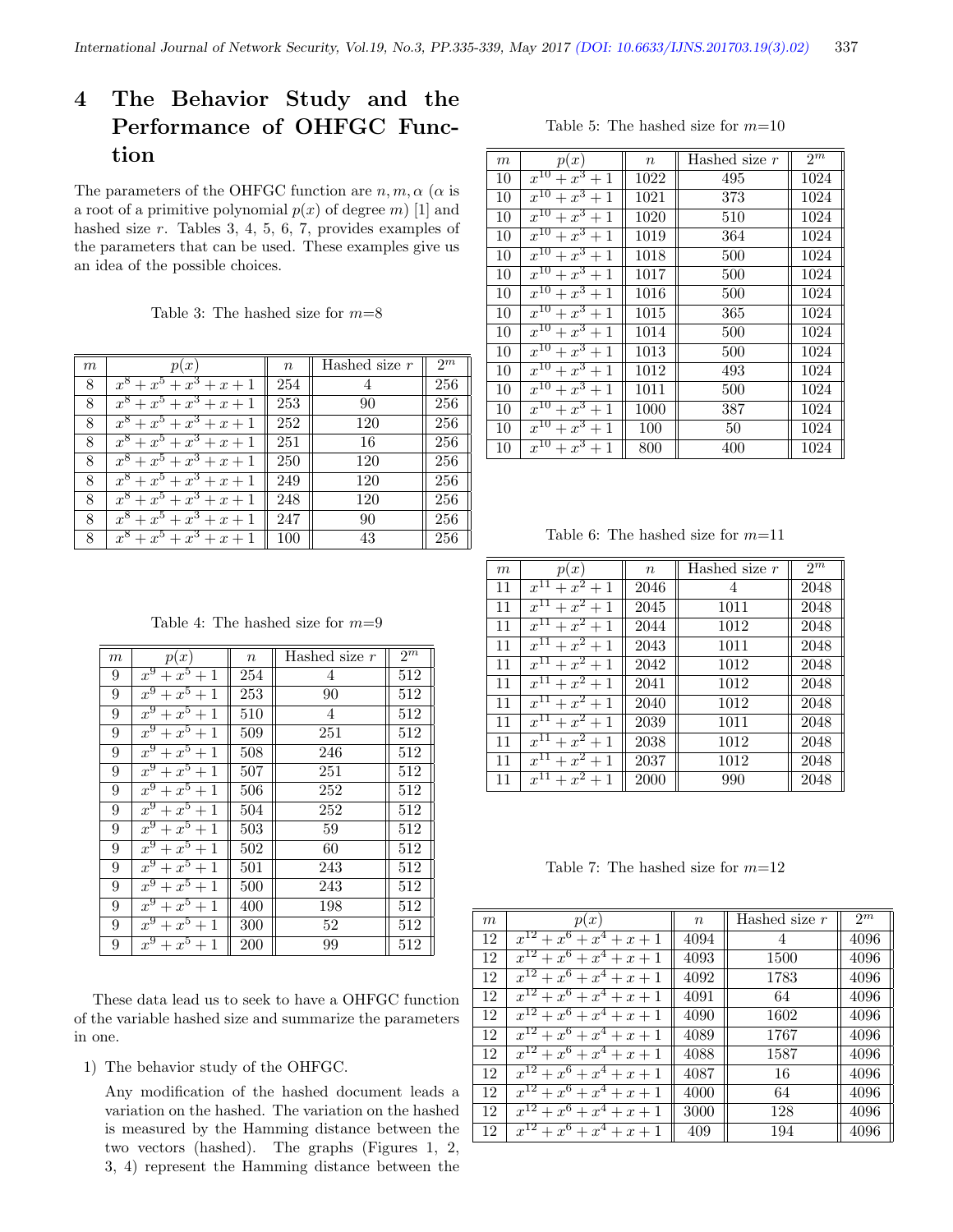

Figure 1: OHFGC (4092, 12,1783)



Figure 2: OHFGC(2040,11,1012)

hashed of the original document and the hashed of the amended document by a single bit within the first 100 positions in the original document.

In summary, in the four examples of the OHFGC function, each modification of the document to hash, by a single bit, causes variation of the hashed by approximately half the number of bits.

#### 2) The OHFGC performance.

We hashed a file of size  $1.01$  MB by the OHFGC(n, m, r) function, Table 8 shows the execution time for the chosen parameters and which have its performance.



Figure 3: OHFGC (1020, 10,510)

Figure 4: OHFGC (504, 9,252)

Table 8: Performance of the on core (TM) 2 duo CPU 2.00 GHZ

| functions             | Execution time |
|-----------------------|----------------|
| OHFGC (4092, 12,1783) | $10,98200$ s   |
| OHFGC (2040, 11,1012) | 6,70800 s      |
| OHFGC (1020, 10,510)  | $3,52600$ s    |
| OHFGC (504, 9,252)    | 1,95000 s      |

## 5 Proposal Method for Selecting Parameters

After the behavioral study of the  $OHFGC(n, m, r)$ , we propose to keep a single parameter of the  $OHFGC(m)$ and to link  $n$  to the document size to be hashed by the relation  $n = (2m+1+document \, size) \, mod(2^m-2)$  and by following the hashed size  $r$  will vary from one document to another in the interval  $[1,mE(\frac{2^{m}-2}{2m})]$ .

Explication 1. The hashed size is between 1 and  $[1, mE(\frac{2^m-2}{2m})]$  indeed. The matrix H has at least one line. we have  $n = (2m + 1 + document size) \mod (2^m - 2)$ then  $2m \prec n \prec 2^m - 2$ . We have also  $r \leq mt$  (since r is the number of lines in H after reduction) consequently  $1 \leq r \leq mE(\frac{2^{m^2}-2}{2m}).$ 

Remark 2. Having the variable hashed size in a range increase the complexity of generic attacks. We take for example the following intervals (Table 9).

Table 9: Examples of the intervals document size

| $\boldsymbol{m}$ | $\frac{2}{\cdot}$<br>[1,mE(<br>2m |
|------------------|-----------------------------------|
| 8                | [1, 120]                          |
| Q                | [1,252]                           |
| 10               | [1,510]                           |
| 11               | [1, 1023]                         |
| 12               | $\overline{1,2040}$               |